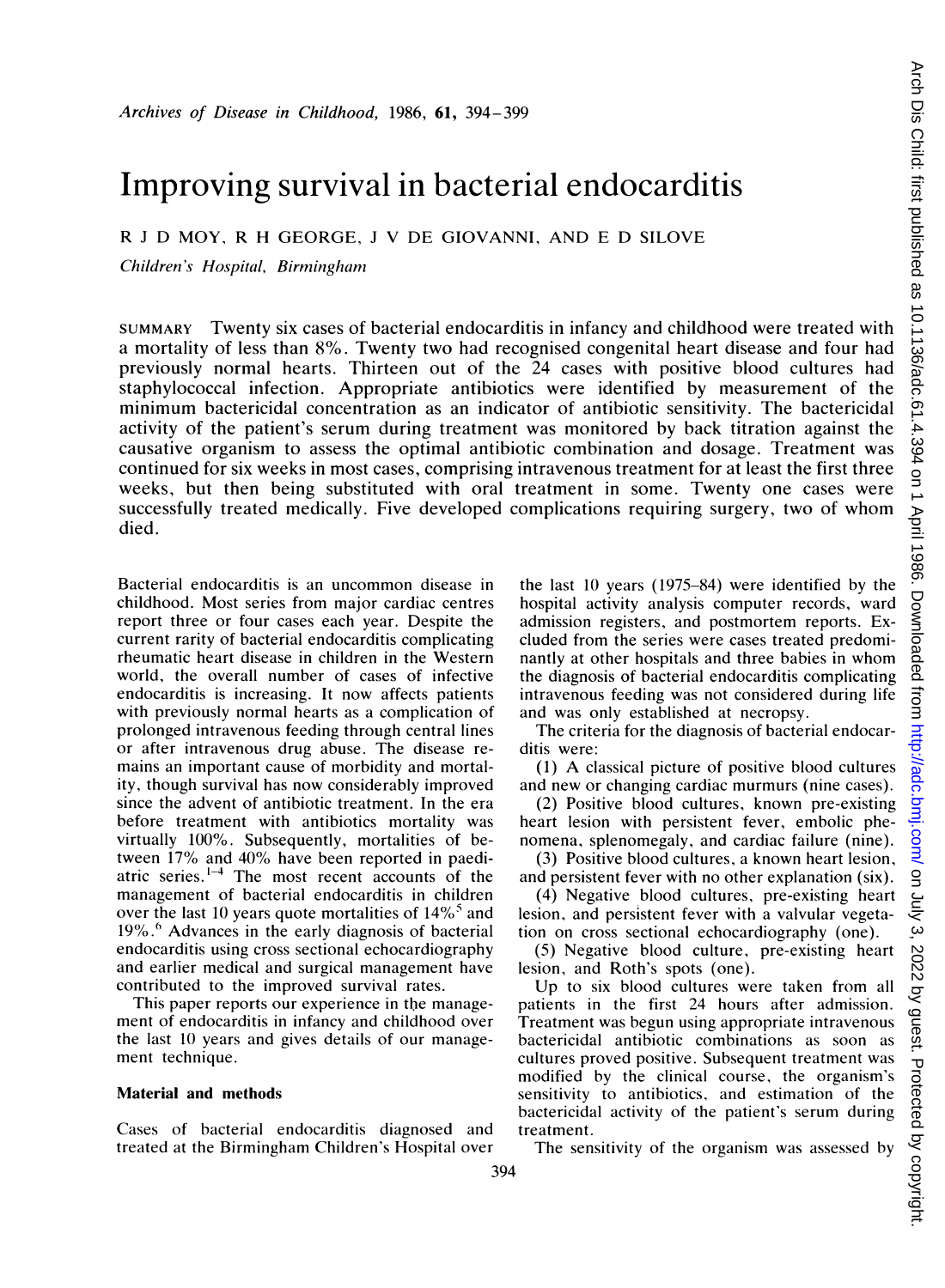determining the 'minimum bactericidal concentration' of the antibiotics being used. Iso-sensitest broth (Oxoid) with 50% added horse serum was inoculated with  $10<sup>5</sup>$  organisms. Synergistic activity of combinations of drugs was assessed by chequerboard titration. The end point in both of these tests was the lowest dilution that killed <sup>99</sup> 9% of the original inoculum after overnight incubation. Serum bactericidal activity (back titration) was determined by making serial twofold dilutions of the patient's serum in 50% serum broth with an inoculum of  $10<sup>5</sup>$ organisms. Samples were obtained before and one hour after administration of antibiotics during intravenous treatment and before and two hours after dosage during oral treatment. Serum bactericidal titre was the highest dilution of the patient's serum that killed the patient's own organism.

We aimed to achieve <sup>a</sup> bactericidal titre at <sup>a</sup> minimum of a fourfold dilution and to maintain this effect for at least two thirds of the dose interval. Dosage was increased or the antibiotic changed if this was not achieved. When gentamicin was given concentrations were also routinely assessed to determine dosage and dose interval and prevent toxicity.

Oral treatment was considered for patients in whom adequate bactericidal activity had been shown in the light of clinical progress and the data obtained from 'back titration' while receiving intravenous antibiotics, this usually being after three to four weeks of intravenous treatment.

#### Results

Twenty six cases of bacterial endocarditis were identified during the 10 year period, with an age range of 2 months to 16 years. Twenty two patients had an underlying congenital heart lesion (mean age 10 years, range  $1-7$  to 16-5 years), all of whom were already known to the Cardiac Department (Table 1). The remaining four with previously normal hearts were as follows:

(1) A <sup>10</sup> year old with an oesophageal stricture

Table <sup>1</sup> Underlying congenital heart lesions in 26 cases of bacterial endocarditis

| <b>Lesion</b>             | <b>Unoperated</b> | <b>Operated</b> |
|---------------------------|-------------------|-----------------|
| Aortic valve              |                   |                 |
| Ventricular septal defect | h                 |                 |
| Patent ductus arteriosus  |                   |                 |
| Coarctation               |                   |                 |
| Mitral valve              |                   |                 |
| Complex with shunts       |                   |                 |
| Fallot's tetralogy        |                   |                 |
| No cardiac lesion         |                   |                 |
| Total                     | 16                | 10              |

who required prolonged intravenous feeding postoperatively and developed staphylococcal mitral valve vegetations.

(2) A <sup>6</sup> year old with congenital hydrocephalus who had staphylococcal tricuspid valve vegetations as a complication of an infected ventriculoatrial shunt.

(3) A <sup>2</sup> month old who developed staphylococcal tricuspid valve vegetations after prolonged intravenous feeding with a central line after neonatal gut surgery.

(4) A <sup>3</sup> month old who developed staphylococcal aortic valve vegetations after a septicaemic episode associated with septic arthritis and osteomyelitis.

Identifiable invasive events preceded endocarditis in nine patients with congenital heart disease. Cardiac surgery had been undertaken within the previous two months in three cases. Six had had a dental procedure within the preceding three months conducted in general dental practice. Of these six patients, one had received antibiotic prophylaxis with intramuscular cephaloridine before tooth extraction followed by two days of oral erythromycin; three had had dental fillings, one with oral penicillin V prophylaxis; and two had had scale and polishing, with oral erythromycin prophylaxis in one case.

Bacteriological data. Single species of bacteria were isolated from blood cultures in 24 of the 26 cases (Table 2). Antibiotic sensitivities as indicated by minimum bactericidal concentrations were determined in 22 cases (Table 3). The range of bactericidal titres obtained by back titration during intravenous and oral treatment is listed in Table 4.

The patients in the current series were all treated with two bactericidal antibiotics for most of the duration of treatment. Children with streptococcal infections were treated for four to six weeks with intravenous penicillin G (300 mg/kg/day) and gentamicin (6 mg/kg/day). Oral treatment was not considered in most of these cases because of the variable absorption of oral penicillin and the need

Table 2 Organisms isolated in 26 cases of bacterial endocarditis

| <b>Organism</b>                   | No of patients |  |  |
|-----------------------------------|----------------|--|--|
| Congenital heart disease:         |                |  |  |
| Staphylococcus aureus             | 9              |  |  |
| Streptococcus viridans            | 8              |  |  |
| Streptococcus type unknown        |                |  |  |
| Escherichia coli                  |                |  |  |
| Unidentified gram positive coccus |                |  |  |
| No organism                       |                |  |  |
| No cardiac lesion:                |                |  |  |
| Staphylococcus aureus             |                |  |  |
| Staphylococcus albus              |                |  |  |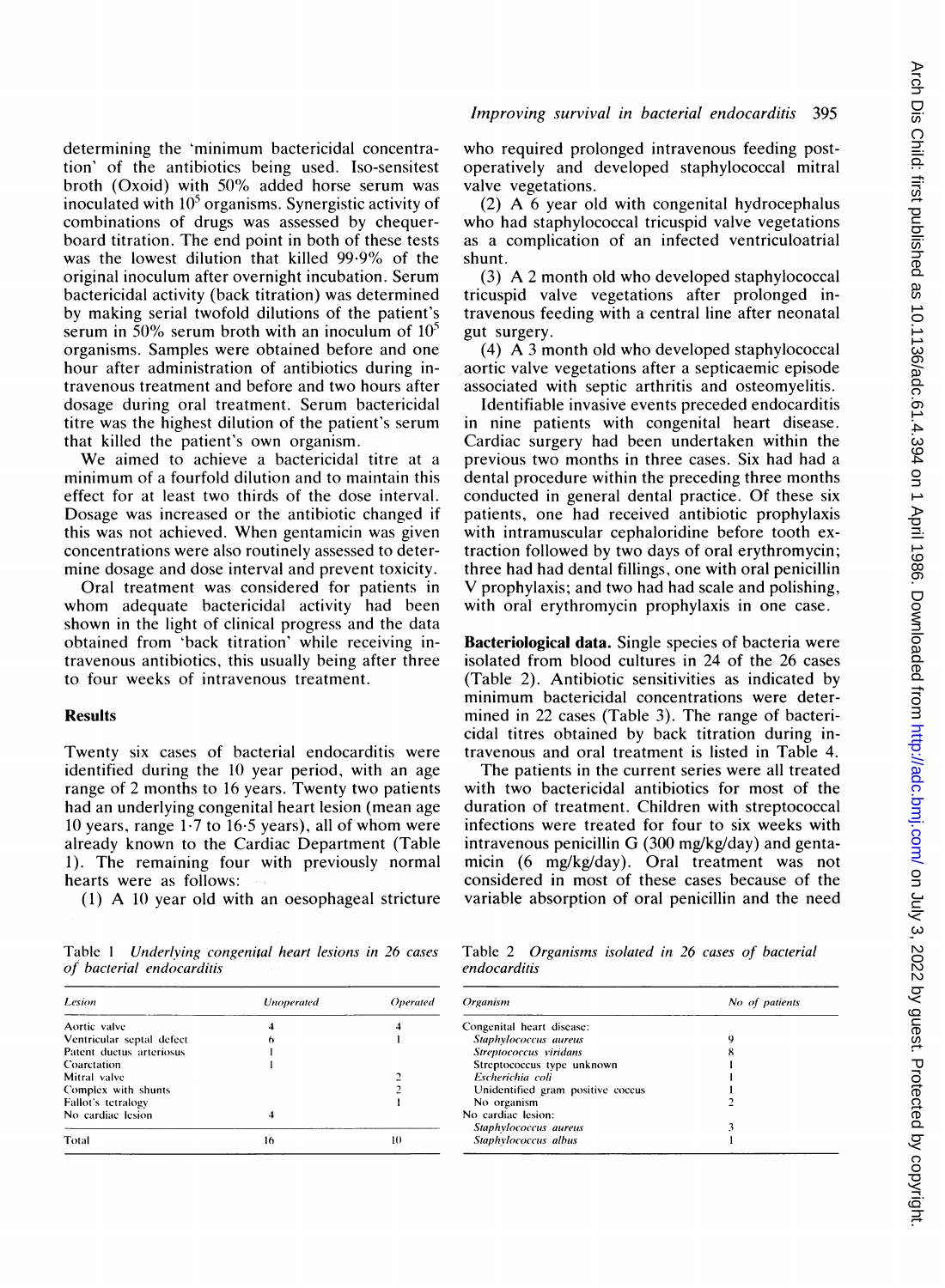#### 396 Moy, George, de Giovanni, and Silove

Table 3 Range (median) of minimum bactericidal concentrations (mg/l) of antibiotics used in treatment of bacterial endocarditis

| Organism               | $n =$ | Penicillin              | Gentamicin             | <b>Fusidic</b> acid     | Flucloxacillin          | Clindamycin | <b>Cefuroxime</b> |
|------------------------|-------|-------------------------|------------------------|-------------------------|-------------------------|-------------|-------------------|
| Streptococcus viridans | 8     | $0.01 - 2.5$<br>$(1-0)$ | $2.0 - 4.0$<br>(2.5)   |                         |                         |             |                   |
| Staphylococcus aureus  | 12    |                         | $1.0 - 8.0$<br>$(4-0)$ | $2.0 - 32.0$<br>$(8-0)$ | $0.25 - 6.5$<br>$(1-0)$ |             |                   |
| Staphylococcus albus   |       |                         | 1.25                   |                         |                         | $1 - 25$    |                   |
| Escherichia coli       |       |                         | $4-0$                  |                         |                         |             | $8-0$             |

Table 4 Range of bactericidal titres obtained by back titration during intravenous and oral treatment in 28 patients

| Organism               | $n =$ | Intravenous treatment |               | Oral treatment |               |
|------------------------|-------|-----------------------|---------------|----------------|---------------|
|                        |       | Pre-dose              | Post-dose     | Pre-dose       | Post-dose     |
| Streptococcus viridans | 8     | $1/2 - 1/256$         | $1/8 - 1/512$ |                |               |
| Staphylococcus aureus  | 12    | $1/2 - 1/32$          | 1/8-1/256     | リクーリク2         | $1/2 - 1/128$ |
| Staphylococcus albus   |       | 1/8                   | 1/32          | 1⁄к            | 1/32          |
| Escherichia coli       |       | $\frac{1}{4}$         | ١⁄κ           |                |               |

for parenteral administration of gentamicin. In two early cases, however, oral penicillin V with probenecid was given for the final two of the six weeks' treatment.

Eight of nine cases of streptococcal endocarditis were successfully treated medically. The remaining case, complicating coarctation of the aorta, required surgical intervention because of recurrent emboli to the legs. Culture of the resected coarctation was sterile. Adequate bactericidal titres during intravenous treatment with antibiotics were obtained in all except two of the nine cases on the original doses of antibiotics. In the first of these the bactericidal titre one hour pre-dose was only 1/2 and one hour post-dose 1/8. An increase of antibiotic dosages from 300 to 360 mg/kg/day of penicillin and from 6 to 7.5 mg/kg/day of gentamicin provided satisfactory titres of 1/8 pre-dose and 1/64 post-dose. In the second case it was impossible to perform back titrations due to a metabolic defect of the organism. In one case intravenous antibiotics were only administered for two weeks because of the development of drug allergy. The organism had been highly sensitive to antibiotics (minimum bactericidal concentrations of penicillin of  $0.01$  mg/l and of gentamicin of 2 mg/l) with synergistic activity. Bactericidal titres of 1/32 pre-dose and 1/512 post-dose had been shown. It was therefore estimated that two weeks of treatment would probably have been sufficient to cure the infection. Another patient developed an urticarial macular rash while receiving penicillin. This was managed symptomatically with antihistamines and the treatment with penicillin continued successfully.

Staphylococcus aureus endocarditis was usually treated with four weeks of intravenous flucloxacillin  $(100 \text{ mg/kg/day})$  and fusidic acid  $(20 \text{ mg/kg/day})$  and was followed by two weeks of oral administration in most cases. In one case with particularly difficult veins, however, intravenous treatment lasted for only one week, oral treatment being maintained for five weeks.

Bactericidal titres were satisfactory during intravenous treatment in all but one of 12 cases of Staph. aureus endocarditis. In this early case treatment continued for seven week using intravenous antibiotics. Of those cases in which oral treatment was used bactericidal titres were found to be inadequate in three. Higher than normal minimum bactericidal concentrations to fusidic acid (16 mg/l and 32 mg/l) necessitated an increase in dosage of oral antibiotics in one case (initial bactericidal titre less than 1/2 pre-dose) and a return to intravenous treatment in another (bactericidal titre 1/2 post-oral dose). In the third case resistance to fusidic acid developed during oral treatment. Blood cultures again became positive and the minimum bactericidal concentration of fusidic acid for the new isolate was 32 mg/l compared with 2 mg/l for the original isolate. Treatment with clindamycin in combination with flucloxacillin was therefore begun, and adequate bactericidal titres were obtained.

Staphylococcus albus resistant to flucloxacillin and fusidic acid but sensitive to clindamycin and gentamicin was isolated in one case with a previously normal heart after intravenous feeding through a central line. Two weeks' treatment with intravenous clindamycin and gentamicin followed by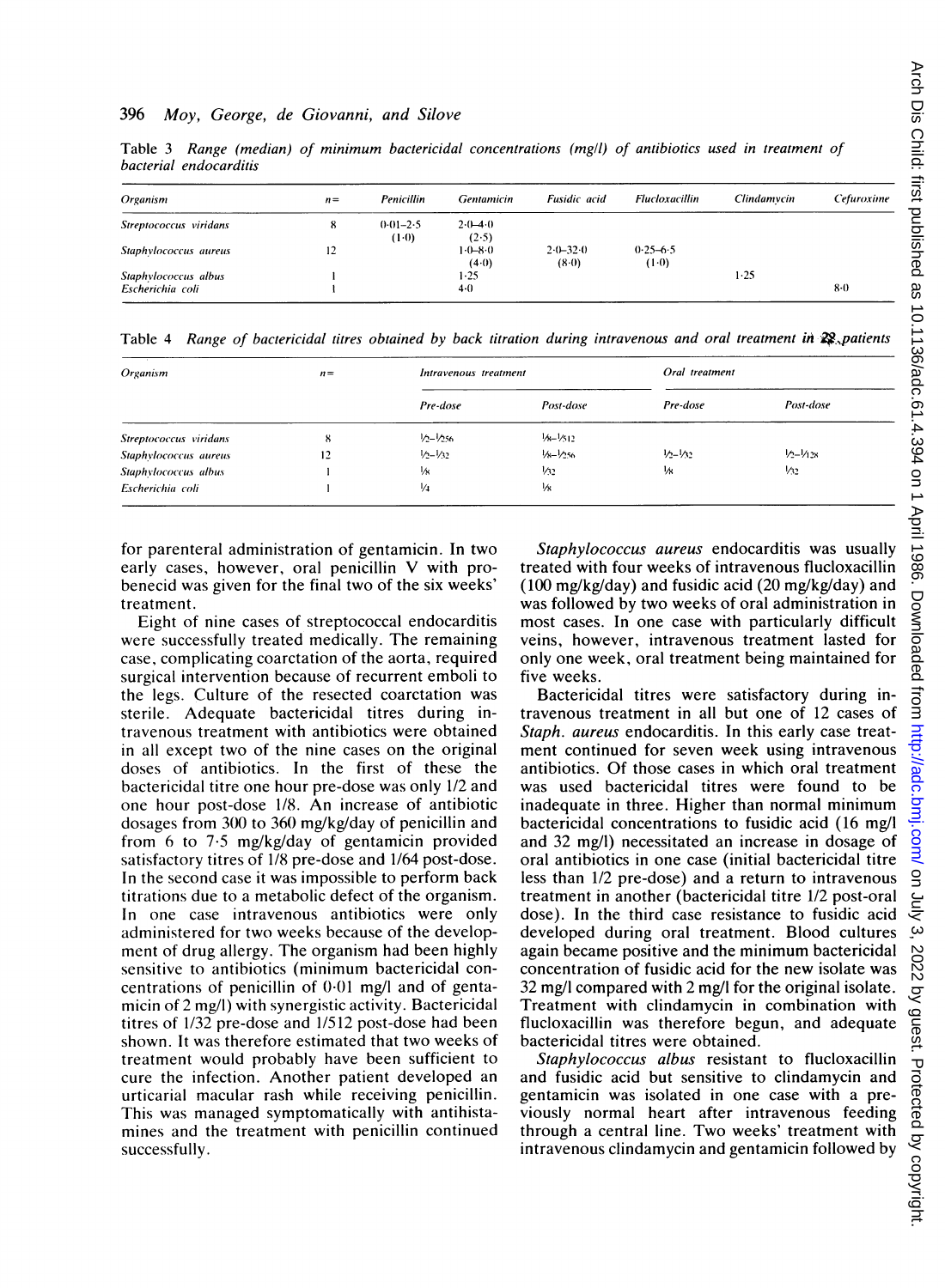four weeks of oral clindamycin was successful. One case of Escherichia coli endocarditis was associated with a urinary tract infection and septicaemia. The organism was moderately resistant to gentamicin (minimum bactericidal concentration 4 mg/l) and to cefuroxime (minimum bactericidal concentration 8 mg/l). Because bactericidal titres were low (1/4 pre-dose, 1/8 post-dose) and a suitable oral agent could not be identified, intravenous treatment was continued throughout. A penicillin resistant, gram positive coccus was found in another case. It proved impossible to determine the minimum bactericidal concentration or measure bactericidal titres in this case because of difficulties in growing the organism in our routine culture media. Empirical treatment with ampicillin, gentamicin, and co-trimoxazole was successful.

In two cases no organisms were isolated. The first of these occurred after a dental scaling without antibiotic prophylaxis and was treated with penicillin and gentamicin as if due to Streptococcus viridans. The second case occurred two months after aortic valve repair for aortic incompetence and was treated assuming Staph. aureus infection. Intravenous treatment was begun with flucloxacillin and gentamicin. Uncontrolled cardiac failure secondary to aortic incompetence, however, necessitated aortic valve replacement. Cultures of the aortic vegetations were sterile.

Twenty one of the 26 patients were successfully treated medically with no relapses. The other five developed haemodynamic complications during the course of treatment with antibiotics that required surgical intervention. Of these five, three developed uncontrollable cardiac failure secondary to aortic incompetence necessitating aortic valve replacement in two cases and aortic cusp replacement using calf pericardium in the third. The fourth patient developed aneurysmal dilatation of a patch on the right ventricular outflow tract after correction of Fallot's tetralogy. The fifth patient had persistent emboli to the legs arising from an infected coarctation of the aorta.

Only two deaths occurred in the study group (mortality less than 8%), both associated with perioperative complications-namely, dehiscence of an aortic valve replacement and failure to come off cardiopulmonary bypass after aneurysm repair in the case of corrected Fallot's tetralogy.

#### **Discussion**

This report concentrates on the role of the laboratory in the management of bacterial endocarditis in infancy and childhood. Appropriate bactericidal antibiotic combinations were identified and anti-

## Improving survival in bacterial endocarditis 397

biotic activity monitored in the patient to ensure adequate 'killing power' against the organism. All patients initially received intravenous antibiotics, and in some cases oral treatment was substituted.

In our series six of the 22 patients with congenital heart disease had a preceding dental procedure within three months of the diagnosis of endocarditis. Three of these patients had received antibiotic prophylaxis but not in accordance with the subsequently published recommendations of the Working Party of the British Society for Antimicrobial<br>Chemotherapy.<sup>7</sup> We support the use of prophylactic oral amoxycillin one hour before dental extraction or scaling, though three of our cases had dental fillings, a procedure for which routine antibiotic prophylaxis is not recommended.

Blood cultures were positive in 24 out of the 26 patients. It is notable that prior treatment with ampicillin or erythromycin for fever or non-specific symptoms did not prevent isolation of the causative microbe in any of our cases, despite administration for between one week and two months. Several of our patients had been seen initially in other hospitals where organisms had been grown in blood cultures. We obtained these isolates for estimation of minimal bactericidal concentration of the antibiotics used for back titration determination of bactericidal activity of the patient's serum against the organism while on treatment with antibiotics.<sup>8 9</sup> The synergistic effect of combinations of bactericidal antibiotics was tested in chequerboard titrations where the bactericidal effect of varying antibiotic concentrations in combination was superior to treatment with the same concentration of a single drug.

The amount by which the blood concentration of antibiotic should exceed the concentration needed to kill the organism in vitro is not known, nor is it known for how long concentrations should be bactericidal. We aim to exceed the bactericidal titre in our 'back titrations' by a considerable margin and often achieve titres of 64- to 512-fold. We suggest that the minimum acceptable bactericidal titre for fairly resistant organisms should be a fourfold dilution, and on pragmatic grounds we try to exceed this for at least two thirds of the interval between doses.'0 Failure to achieve this margin of overkill indicates a need for higher dosage or a change of route of administration providing that the minimum bactericidal concentration determinations suggest susceptibility of the pathogen. Where the minimum bactericidal concentration shows total resistance to a drug or partial resistance to a fairly toxic drug a change of antibiotics is indicated.

The minimum bactericidal concentration of our isolates of staphylococci to fusidic acid were much higher than usually reported. This agent, however,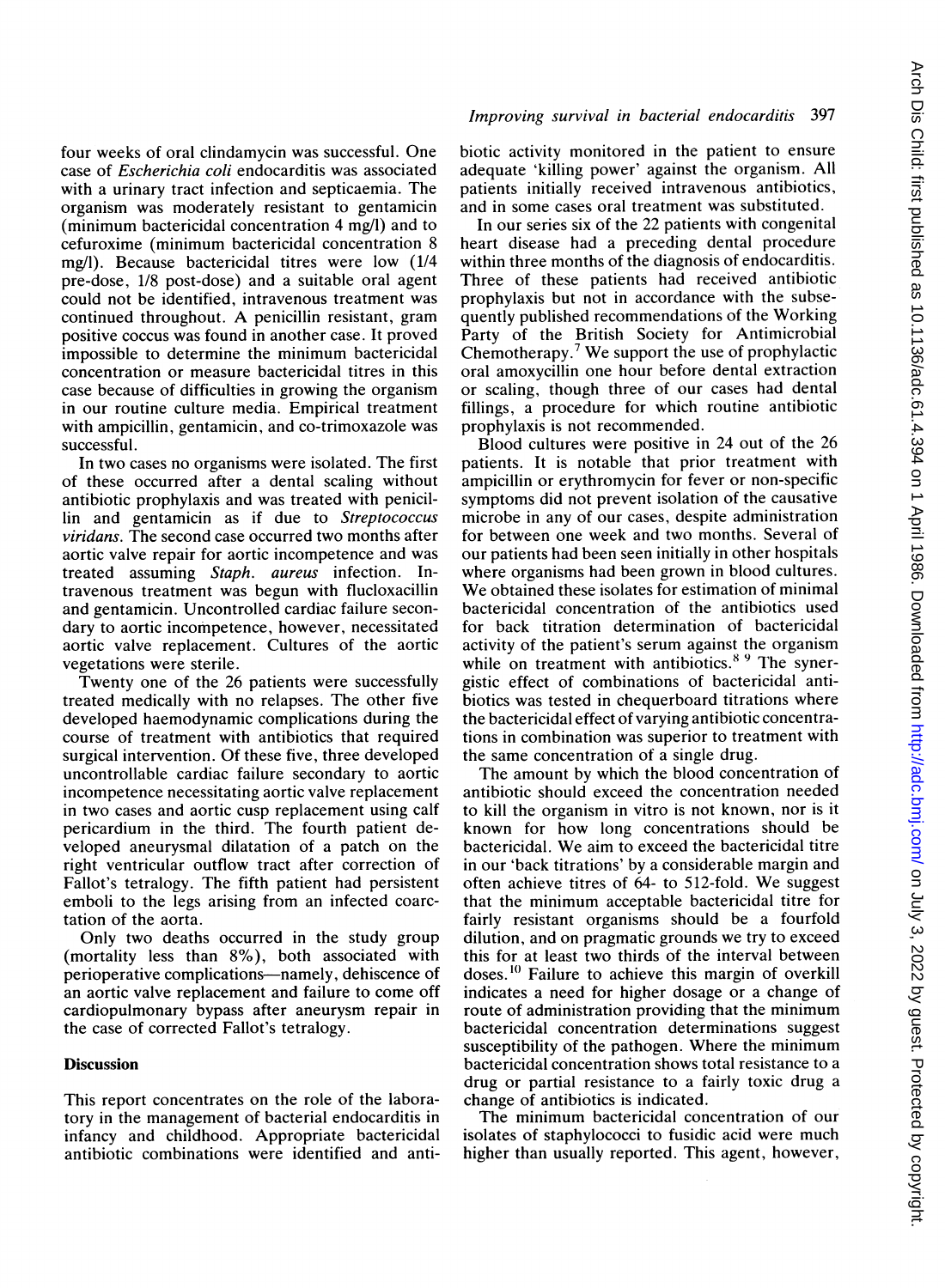#### 398 Moy, George, de Giovanni, and Silove

is 97% bound to protein in vivo. Protein bound drug is microbiologically inactive, although drug does displace from albumin as blood concentrations fall. We have shown the minimum bactericidal concentrations of fusidic acid to be roughly 100-fold higher in the presence of 50% serum than when tests are performed in broth. Flucloxacillin is roughly 94% protein bound. While this effect is not detectable with low protein binding antibiotics, we recommend that the test for the minimum bactericidal concentration should routinely be performed in the presence of serum when assessing activity of agents for the management of endocarditis.

It is common practice to treat bacterial endocarditis for six weeks with intravenous antibiotics to maintain adequate drug concentrations. During this period infusion sites have to be changed regularly unless an indwelling central line is inserted. In paediatric practice there may be difficulty in siting intravenous lines, and the subsequent changes result in large numbers of painful injections. It has been suggested that oral administration of antibiotics for bacterial endocarditis is possible after an initial period of intravenous treatment.<sup>11</sup> A series of 14 episodes of endocarditis where oral treatment has been given with satisfactory results has been reported. <sup>12</sup> It was suggested that oral treatment should be considered for children who were not seriously ill and who had sensitive organisms. Strep. viridans affected most of those cases. Bactericidal titres, however, were only determined in a few cases, and treatment was with one antibiotic alone.

We were successful in treating <sup>10</sup> of <sup>13</sup> cases of staphylococcal endocarditis with a combination of bactericidal antibiotics (usually flucloxacillin and fusidic acid) for a total of six weeks initially by intravenous and then by oral administration. In a number of cases determination of the minimum bactericidal concentration has been important in finding the correct choice and dosage of antibiotic. Monitoring of back titration titre during oral treatment has reassured us that bactericidal activity has been adequate to combat a form of endocarditis that has previously been considered to be particularly lethal. Back titrations showed that adequate blood concentrations of antibiotic could be achieved in most of the patients by both the intravenous and oral route of administration. We therefore favour the use of this antibiotic combination for sensitive staphylococcal infections rather than gentamicin or vancomycin, which require parenteral administration. Three cases of staphylococcal endocarditis required surgical intervention after intravenous then oral treatment. Bactericidal titres, however, had been adequate in these cases, and culture of the infected sites at operation were sterile. Failure of medical treatment was due to mechanical factors rather than bacteriological deterioration.

The increasing incidence of staphylococcal over streptococcal endocarditis has been noted in recent series.<sup>4 6</sup> In our patients staphylococcal infection accounted for 13 of the 26 cases. Staphylococcal infections are associated with a higher complication rate and mortality compared with infections due to other organisms. Mortality as high as 47% has been reported in a recent series.<sup>4</sup> The mortality from staphylococcal endocarditis in our series was 15% (two cases). Both deaths occurred as a complication of surgery. The overall mortality in our entire series of 26 cases was less than 8%.

Penicillin hypersensitivity occurred in two cases, requiring symptomatic treatment with antihistamines in one and stopping the drug in another after two weeks of treatment without subsequent relapse. Alternative strategies would be desensitisation of the patient or substitution of a different antibiotic to which the organism is sensitive.

Our policy for the management of bacterial endocarditis is to begin treatment with two intravenous bactericidal antibiotics as determined by bacterial sensitivities of blood culture isolates. For streptococci we use penicillin G and gentamicin and for staphylococci flucloxacillin and fusidic acid. Once the minimum bactericidal concentration of the antibiotics has shown the offending pathogen to be sensitive and back titrations of serum have shown adequate concentrations, it can usually be predicted whether therapeutic concentrations of antibiotics can be achieved by the oral route. We favour intravenous treatment for two to four weeks followed by oral treatment to complete six weeks of anti-staphylococcal treatment. While streptococcal infections were usually treated with a full six week course of intravenous penicillin G and gentamicin. we suggest that oral amoxycillin may be substituted for intravenous treatment during the last three weeks. We favour amoxycillin rather than penicillin V because of the unpredictable absorption of the latter. We maintain that part oral treatment for endocarditis is possible and indeed desirable in paediatric practice as long as bactericidal titres are monitored. Clinical deterioration due to mechanical factors rather than bacteriological deterioration must be recognised early as an indication for surgical intervention.

#### References

- <sup>1</sup> Zahrzewski T, Keith JD. Bacterial endocarditis in infants and children. J Pediatr 1965;67:1179-93.
- <sup>2</sup> Johnson DH, Rosenthal A, Nadas AS. A 40 year review of bacterial endocarditis in infancy and childhood. Circulation 1975 ;51:58 1-8.